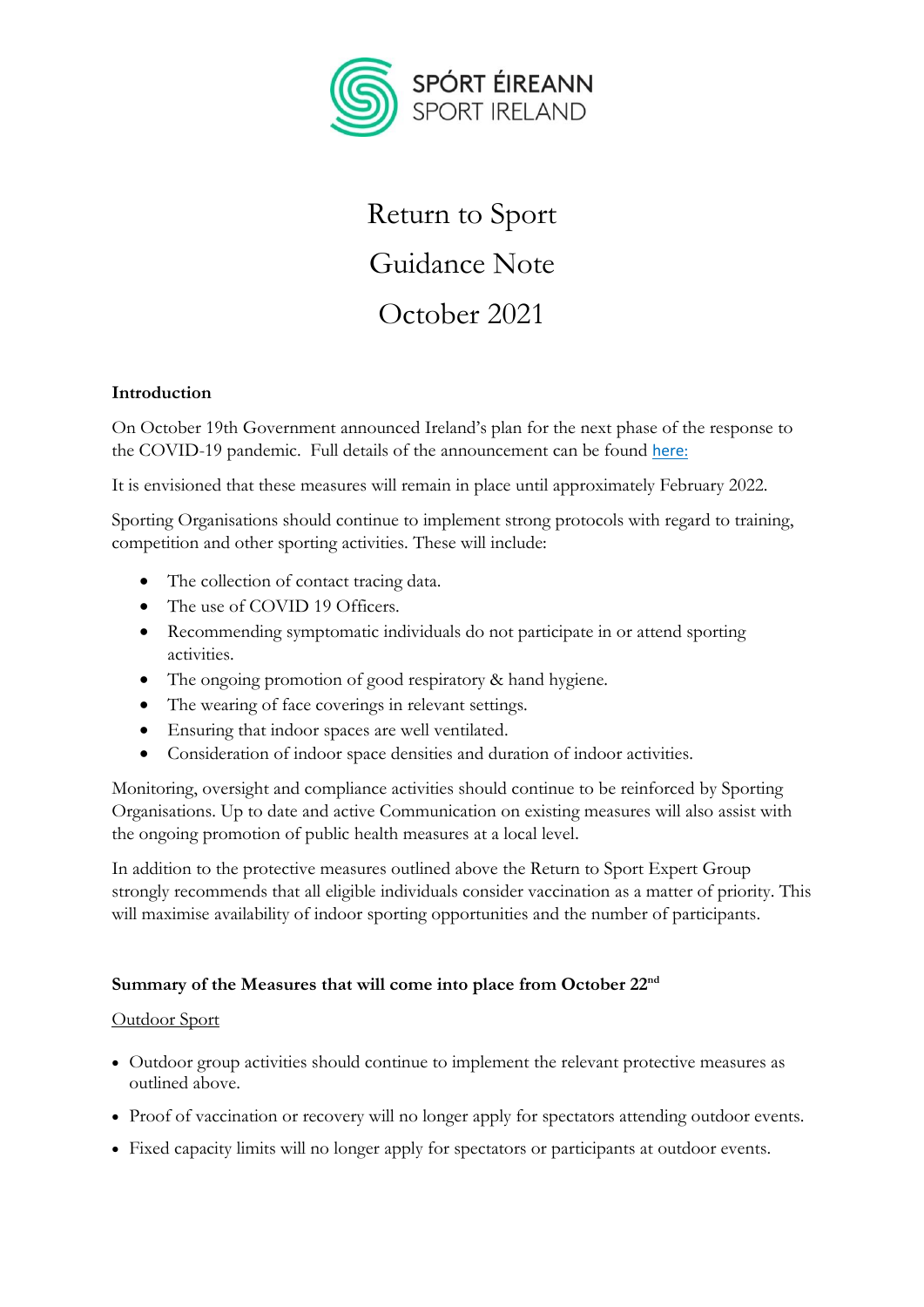#### Indoor Sport

- The use of the [EU Digital COVID Certificate](https://www.gov.ie/en/publication/3a698-eu-digital-covid-certificate/) (vaccine or recovery certificate) will be required for accessing indoor sporting activities and events.
- Where individuals have mixed immunity status, pods of up to 6 participants will be permitted (excluding adult coaches/instructors).
- Multiple pods will be permissible subject to protective measures.
- The overall number of pods will have regard to the size of venue and there should be substantial social distance between individual pods.
- For Vaccinated individuals no fixed capacity limits apply to these activities.
- Vaccinated spectators attending indoor sporting events should be fully seated.

#### **Transport To and From Activities & Events**

Sporting Organisations organising transport to/from events should implement protective measures such as mask wearing etc. as appropriate.

Private transport (carpooling) carrying those not yet vaccinated or of mixed immunity should be aware of the higher risk. The use of appropriate face coverings is recommended. If carpooling consider use of a pod system in which the same participants pool together for all activities.

## **Showers / Changing Rooms / Sports Clubhouse Gyms**

Where all individuals are vaccinated the full use of showers and changing rooms is permitted.

Where individuals have mixed immunity status the use of these facilities should be pod based.

The type of protective measures implemented will be determined by the type of facility users ( i.e. vaccinated / mixed immunity). Sample protective measures may include:

- Limit overall duration of individuals in a changing room for example implement a 15 minute window / 5 minute shower rule etc.
- Implement adequate social distancing measures in changing areas for example the use of every second changing space/lockers/shower head etc.
- Recommend the wearing of masks in shared areas (showers an exception).
- Provide clear signage highlighting any relevant space capacities and time durations.
- Close off any unnecessary spaces or those not in use/not permitted.
- Monitor toilets with agreed capacity numbers and limit to participants/patrons only.
- Implement flow management systems where necessary.
- To improve ventilation consider an open window / open door policy (subject to privacy).
- Provide sanitisation stations as appropriate on entrances and in shared areas.
- Continue to promote hand hygiene and respiratory etiquette through signage, posters etc.
- Ensure deep cleaning of shared areas on a regular basis.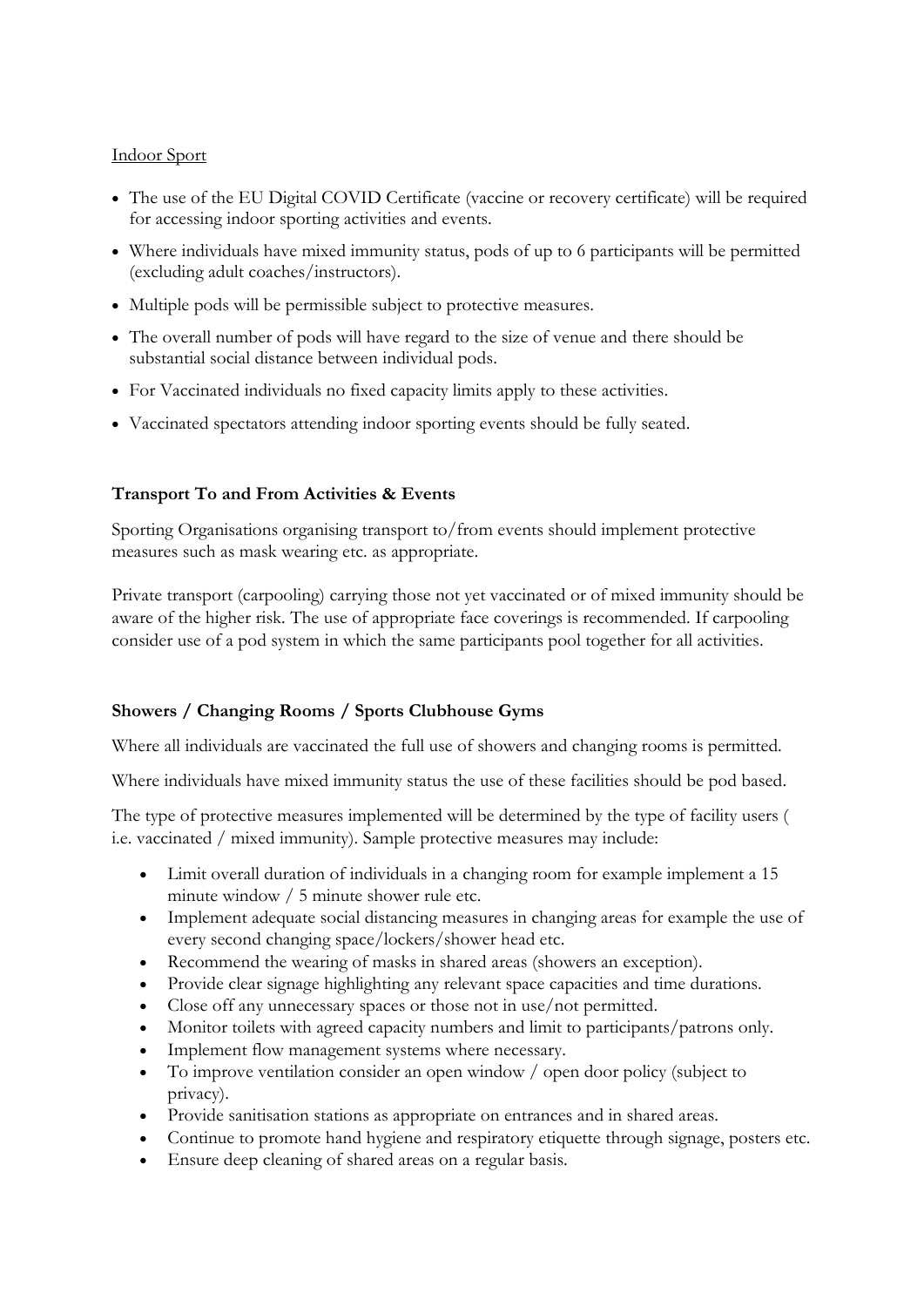In relation to Gyms and Training Facilities within sports clubs, these may operate in line with the broader permissions for indoor facilities. i.e. the use of pods of 6 for mixed immunity participants or no fixed limit for participants with proof of immunity. Appropriate protective measures and COVID protocols should be in place.

# **Indoor Meetings & Educational / Coaching Courses**

Sports may wish to continue to conduct Meetings & Educational / Coaching Courses remotely or outdoors.

Coaching or Educational programmes that contain a practical element should be delivered in line with other sporting measures permitted i.e. the use of pods of 6 for mixed immunity participants. Appropriate protective measures and COVID protocols should be in place.

Ongoing consideration to Room densities, meeting durations and ventilation should continue throughout the Winter months.

## **Health Questionnaires**

In line with a move towards personal judgement and responsibility sports may wish to begin to unwind the ongoing use of health questionnaires for training and events from October 22<sup>nd</sup>. The promotion of the Governments COVID TRACKER APP and the ongoing recommendation that symptomatic individuals do not attend sporting activities or events until 48hrs symptom free should continue.

## **Substantial Distance amongst Pods**

Indoor activities made up of Mixed Immunity Participants should continue in pods of up to 6. Multiple pods will be permissible and should take into account the overall size of the venue. Substantial social distancing between individual pods should be implemented. The levels of 'substantial distance' will differ depending on the nature and intensity of the activity.

To any independent onlooker it should be clear that the pods are completely separate groups operating independent of one another with no interaction or sharing of equipment and there is no opportunity for them to mix or stray into one another's group or playing space.

In addition it is not recommended that Coaches/instructors participate in multiple pods. A single Coach/Instructor may however coach/instruct/oversee/ supervise more than one pod. This Coach/Instructor should ensure that they are not directly engaging with or in close proximity to any individual members of the pod. To any independent onlooker it should be clear that the Coach/Instructor is completely separate to the groups he/she is overseeing.

## **Sharing of Equipment**

Sport particularly competitive team sport will require a certain degree of equipment sharing. Where this can be reduced or limited for example in individual sport or in training activities, it may help decrease overall risk. Where there is any sharing of equipment, appropriate sanitisation practices should remain in place.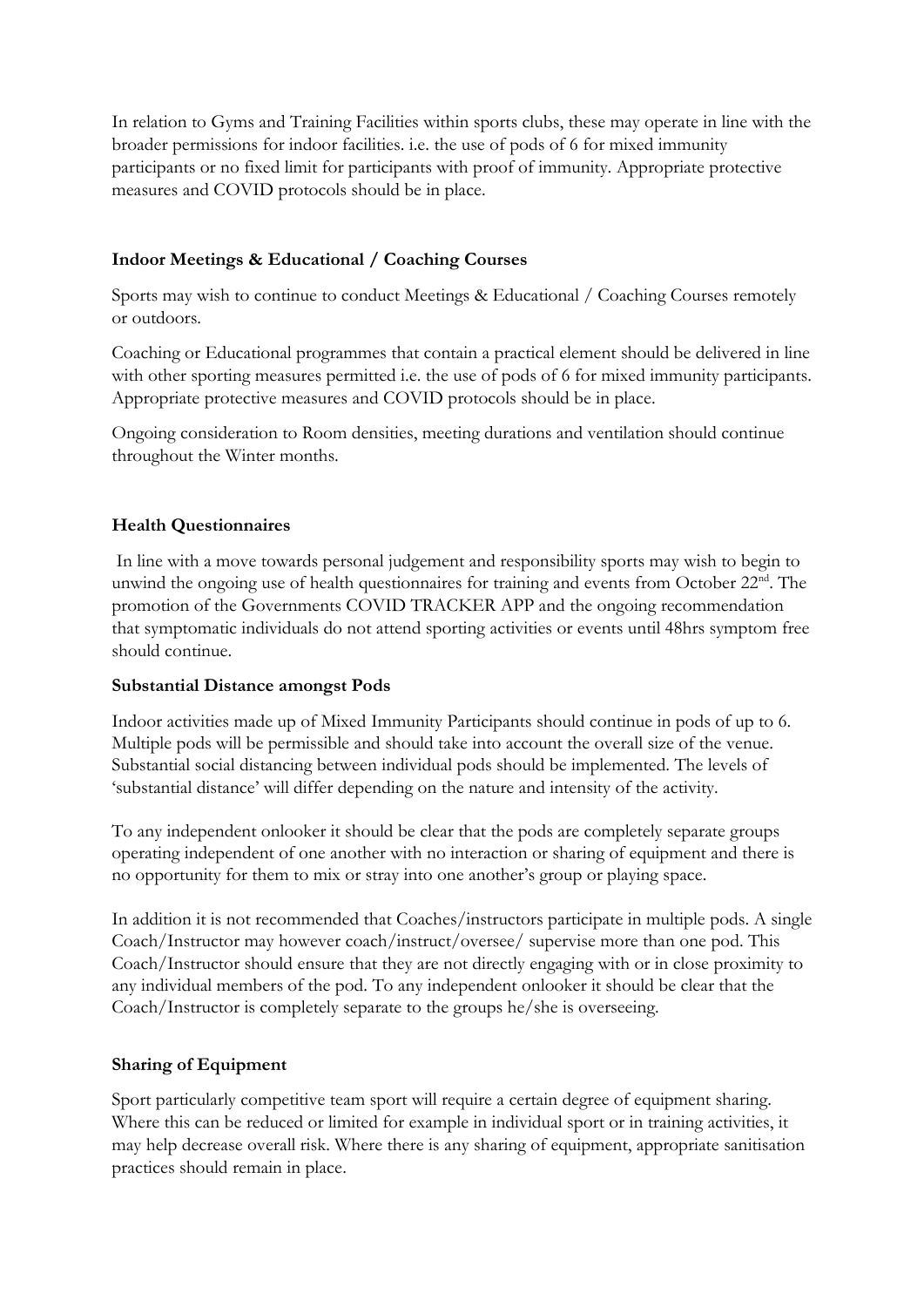#### **Use of Masks**

The use of masks in indoor settings particularly for those not participating in activity continues to be recommended. The use of masks on public transport remains a requirement, while the use of masks in shared private transport continues to be strongly recommended. Medical staff should continue to use masks and appropriate PPE when treating participants.

#### **Ventilation**

Ventilation will remain a core component of the COVID-19 response. The HSA has published a new COVID-19 Work Safely [Protocol employer checklist](https://enterprise.gov.ie/en/Publications/Publication-files/Work-Safely-Protocol.pdf) on ventilation. Further expanded details on ventilation can be found in the Appendixes.

#### **Appendixes**

#### **Heating, Ventilation and Air Conditioning (HVAC)**

The details provided in this section are general in nature and relate to non-healthcare settings. The spread of the virus is most likely when infected people are in close contact so the risk of getting COVID-19 is higher in crowded and poorly ventilated spaces where infected people spend long periods of time together in close proximity. It is important to maximise ventilation in areas where people are in close contact. This applies whether the location is a workplace, a residence or other community setting. While large droplets containing the virus will settle onto the surrounding surfaces within seconds, smaller particles can stay suspended for longer. Dilution of indoor air by opening windows and doors or using mechanical ventilation systems can lower the airborne concentration and remove these smaller particles from the air.

Reoccupying workplaces should not, in most cases, require new ventilation systems but improvements to ventilation will help increase the quantity of clean air and reduce the risk of exposure to airborne concentrations of the virus. Ventilation refers to the movement of outdoor air into a building, and the circulation of that air within the building or room while removing stale air to improve the air quality. This can be achieved through natural means (e.g. opening a window) or by mechanical means e.g. HVAC systems.

While ventilation reduces the amount of virus in the air and the aerosol risk, it will have minimal impact on droplet transmission where people are within 2 metres of each other, or contact transmission (touching surfaces), which is why it is not a standalone measure and continued adherence to other public health advice is absolutely essential.

Ventilation should therefore not be seen as a replacement for the other infection prevention and control measures advised such as hand-washing, surface cleaning, respiratory etiquette, physical distancing, mask wearing and the continued advice to work from home where possible. In addition, the continued need for workers to stay at home if they have any symptoms of COVID-19 or are feeling unwell is crucial too. Employers can also seek to reduce the risk of transmission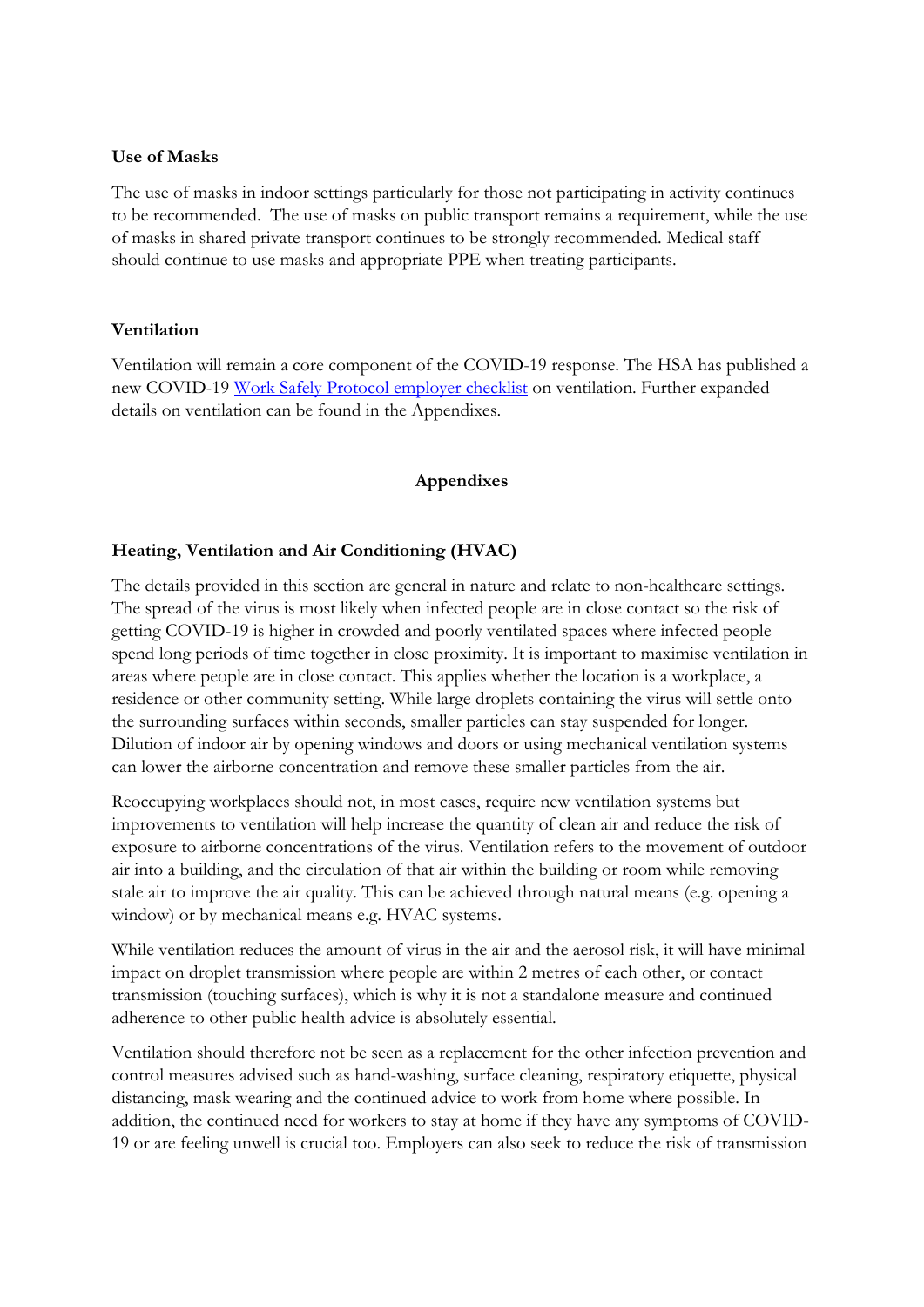by limiting the numbers of workers in a given area and paying particular attention to work activities that increase deeper breathing (including singing, physical exertion and shouting).

All of these infection and prevention control and other measures should continue to be adhered to and implemented. The primary principle for improving ventilation is to minimise transmission, so that the level of "fresh" outside air should be maximised therefore reducing the level of recirculated air in the workspace, unless high-efficiency particulate filters (HEPA) are installed in the ventilation system.

Regulatory requirements in the Workplace The Safety, Health and Welfare at Work (General Application) Regulations 2007, requires employers to make sure there's an adequate supply of fresh air (ventilation) in enclosed areas of the workplace.

This can be done by:

- Natural ventilation which relies on passive air flow through windows, doors and air vents that can be fully or partially opened. This is the simplest way to ensure adequate air quality in poorly ventilated areas.
- Mechanical ventilation using fans and ducts including window fans to bring in fresh air from outside, or a combination of natural and mechanical ventilation, for example where mechanical ventilation relies on natural ventilation to maximise fresh air.

Any planned changes to ventilation should consider regulatory requirements under building, food and/or health and safety regulations along with other consequences such as cost, energy use, noise and security.

Determining ventilation of enclosed workplace settings should be considered as part of the workplace risk assessment. The priority for the risk assessment is to identify areas of the workplace that are usually occupied and are poorly ventilated. These are also the areas that should be prioritised for improvement to reduce the risk of aerosol transmission of the virus.

A poorly ventilated area may include:

- Areas where people work and where there is no mechanical ventilation or natural ventilation such as open windows, doors or vents etc.
- Areas that use mechanical ventilation if the system recirculates air and has no outdoor air supply in place.
- Areas that are stuffy or smell bad.

There are various recommendations made for what the appropriate air changes per hour (ACH) could be for different indoor settings. However, the overall objective should be to increase the ventilation in the workspace thereby improving the existing ventilation without impacting on the workers'/occupants' comfort.

The following should be considered when developing a workplace risk assessment:

- How do you currently provide ventilation (fresh air) in your workplace? Most ventilation is provided by natural or mechanical means or a combination of both of these.
- How many workers occupy or use the area(s)? The more people who use or occupy an area the greater the risk that an infected person is there, increasing possible exposure to aerosol transmission. Ensuring that workers who have symptoms of COVID-19 or are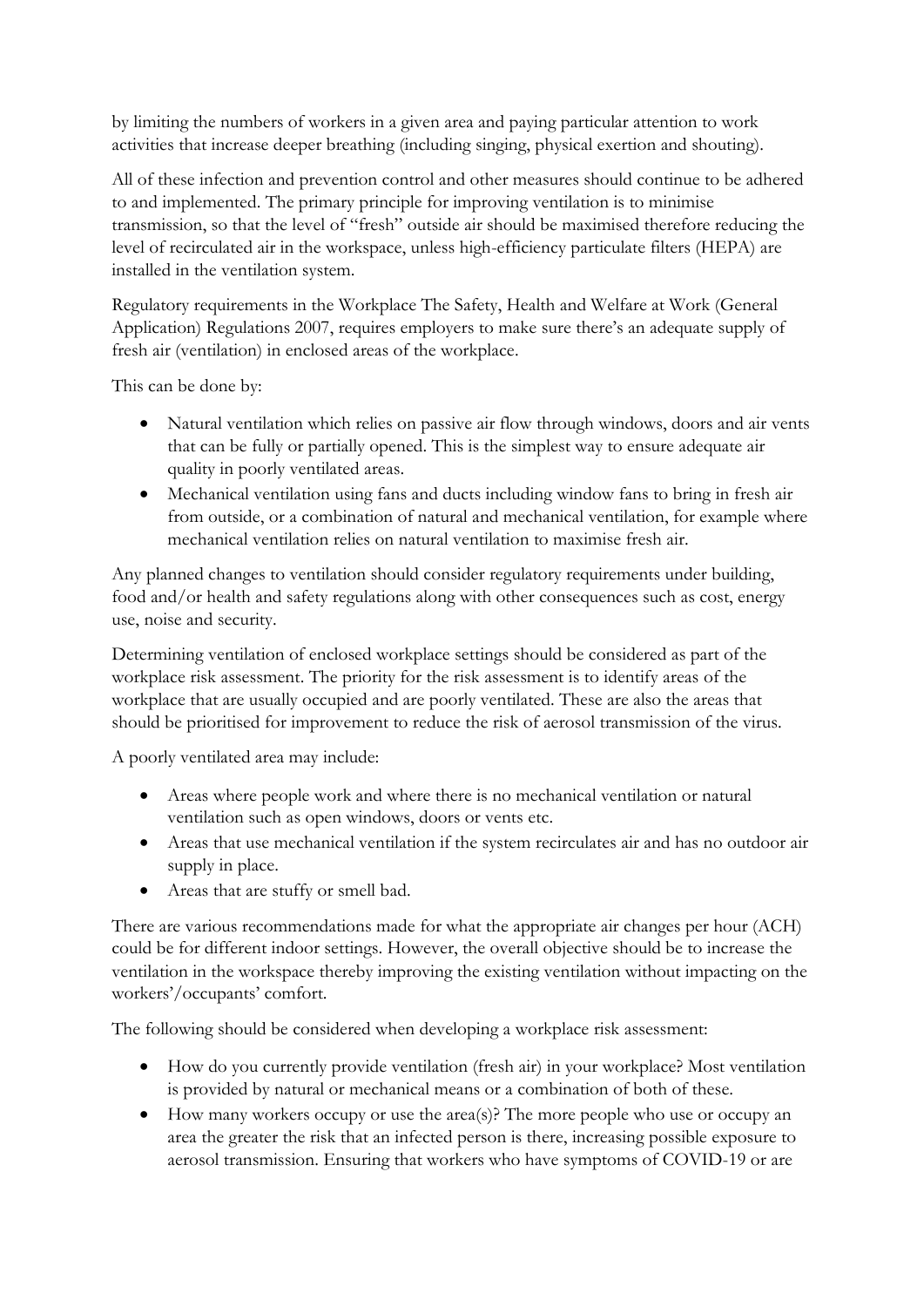feeling unwell remain at home is key here. In addition, reducing the number of people who use or occupy an area can also reduce this risk.

- $\bullet$  How much time do workers spend in the area(s)? The longer workers spend in an area, the greater the risk. This risk can be minimised by encouraging working from home where possible.
- What work activities take place in the area(s)? Activities that make you breathe deeper, for example physical exertion or shouting, may increase generation of aerosols and increase the risk of transmission.
- How large is the area(s)? The larger the area, the lower the risk as the virus droplets will be diluted and less likely to build up.
- Are there any features in the workplace which might affect ventilation? For example, is there large machinery in use which might impact cross ventilation air flow?
- Do you use open windows?
	- Cross-ventilation is a good option for window ventilation as it facilitates the quick exchange of room air for fresh air through widely opened windows opposite to each other, where possible.
	- Propping open internal doors may increase air movement and ventilation rate
	- Fire doors should not be propped open unless fitted with approved automatic closers so that they function as fire doors in the event of an alarm or fire.
	- Airing rooms as frequently as you can improves ventilation. Open all the doors and windows fully to maximise the ventilation in a room. This may be best done when the room or area is unoccupied.
- Do you use desk or ceiling fans? Desk or ceiling fans should not be used in poorly ventilated areas as they may only recirculate the virus droplets rather than remove them from the area. Fans should only be used in areas where there is a single occupant.
- Does the workplace have Local Exhaust Ventilation (LEV)? Where workplaces have Local Exhaust Ventilation, the make-up air should ideally come from outdoor air rather than from adjacent rooms. The Health and Safety Authority guidance on LEV is a useful resource for advice and guidance and it is available here.
- Does the workplace have multiple or complex ventilation systems in place? For example, different systems on different floors or areas. In such cases, the CIBSE Ventilation Guidance can provide additional information. In addition, it may be necessary to retain the services of a ventilation engineer to provide expert advice on what modifications are needed to the mechanical system to reduce any potential transmission risks. Before embarking on use of a service engineer, all other mitigation factors such as reducing occupancy etc., should be considered first.

While the use of HVAC systems can provide comfortable environmental conditions (temperature and humidity) and clean air in indoor settings such as buildings and vehicles, it is important to check ventilation systems to ensure that there is an adequate supply of fresh air (from a clean source) and that recirculation of untreated air is avoided. There is no need to switch off air conditioning to manage the risk of COVID-19.

It is advised to speak to the building engineer or system manufacturer before implementing any of the changes or recommendations below relating to mechanical ventilation.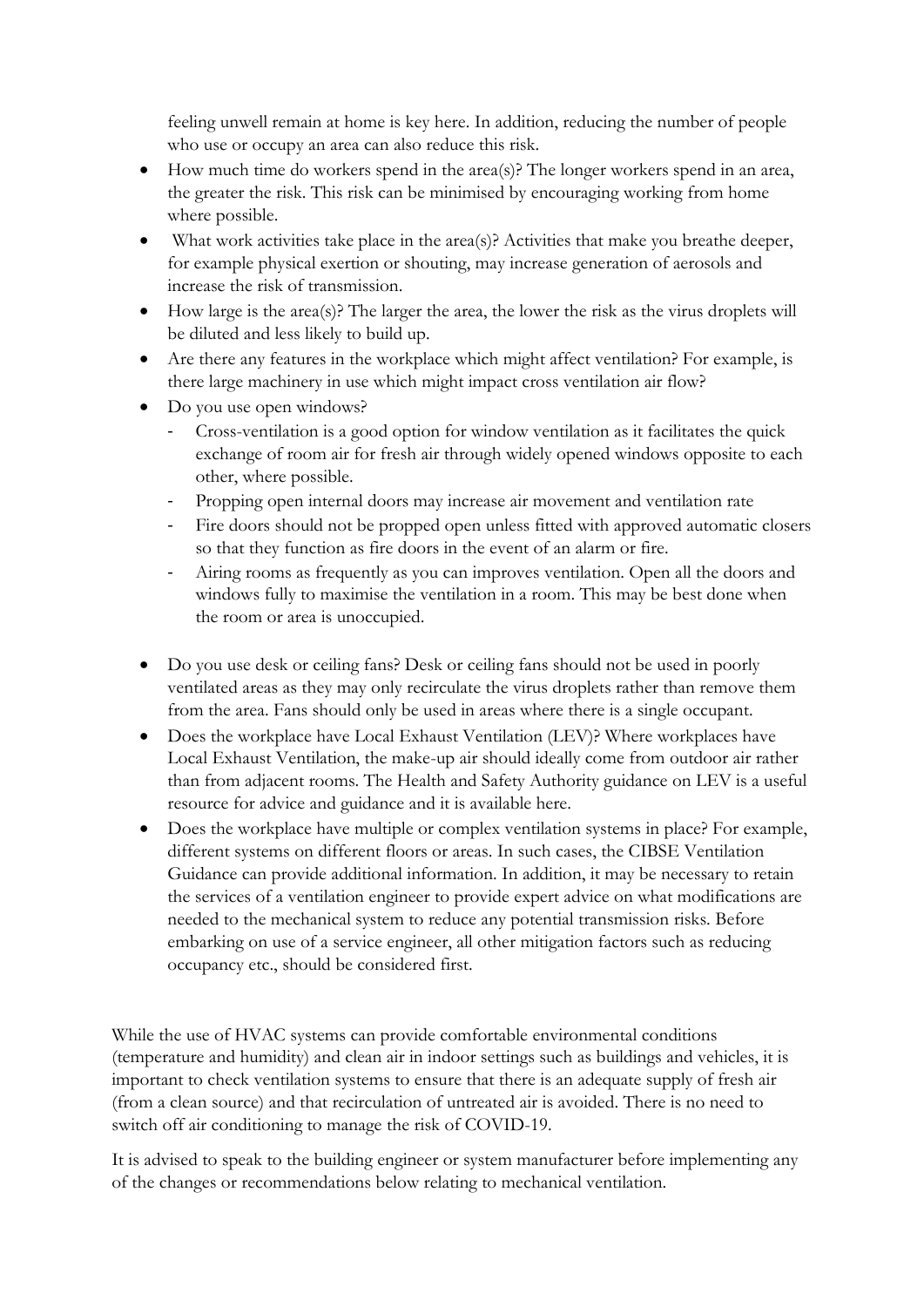- Disable air recirculation system settings where possible.
- Keep ventilation running all the time regardless of building occupancy, even if on a low setting when building unoccupied. Ensure that demand controlled ventilation settings are turned off where necessary.
- Use the correct filters as per the manufacturer's specifications.
- Ensure regular maintenance of HVAC systems.
- Ensure those who are responsible for maintaining and servicing are trained and competent.
- Avoid the use of ceiling mounted, desk and portable fans where possible as they may only recirculate the virus droplets rather than removing them.
- Extend the hours of nominal HVAC operations particularly in relation to before the building is occupied.
- Avoid directing air flow directly onto individuals or across groups of individuals as this may facilitate transmission.
- Ensure extractor fans in bathrooms are functional and running when in use. Ensure that such fans are not recirculating air to other poorly ventilated areas of the workplace where workers are exposed.
- Ensure that any changes to ventilation systems introduced do not have negative impacts on worker's comfort levels or do not result in non-compliance with occupational health and safety or building regulations.

Checking CO2 levels may also help determine if ventilation is poor in an area where people work. For example, where there is no mechanical ventilation or natural ventilation in place or for areas that are stuffy or smell bad. However, while checking CO2 levels may be useful in a number of limited settings, they are less effective in work areas used by few people or in large work spaces.

The use of CO2 measurements as an indicator of building ventilation when there are CO2 sources other than people, such as fuel combustion (fires and stoves) and cooking is also not recommended. Checking CO2 levels is also not a good proxy for transmission risk in spaces where there is additional air cleaning (e.g., HEPA filtration) as these remove the virus but not exhaled CO2.

Additional research is needed to determine overall how levels of CO2 can provide a more reliable indicator to show that ventilation is adequate to mitigate transmission risks. Always follow the sensor manufacturer's advice and instructions on care and use of the sensor at all times and ensure adequate training is in place on their use and maintenance. CO2 monitors should never be used as a means to avoid adherence to the infection prevention and control measures recommended by Public Health. Other equipment and systems Local air cleaning may be beneficial in reducing risks in some spaces, particularly where it is not possible to increase ventilation using natural or mechanical means as set out above.

Such devices typically use HEPA filters. These devices are usually either stand-alone and they can be deployed in any space or installed in a manner similar to a local air conditioning unit. While these devices can increase the air flow, their effectiveness will depend on the volume of the room/area and the flow rate through the device. Therefore, it is important that if considering this as an option the device should be of a suitable specification for the relevant area. Their